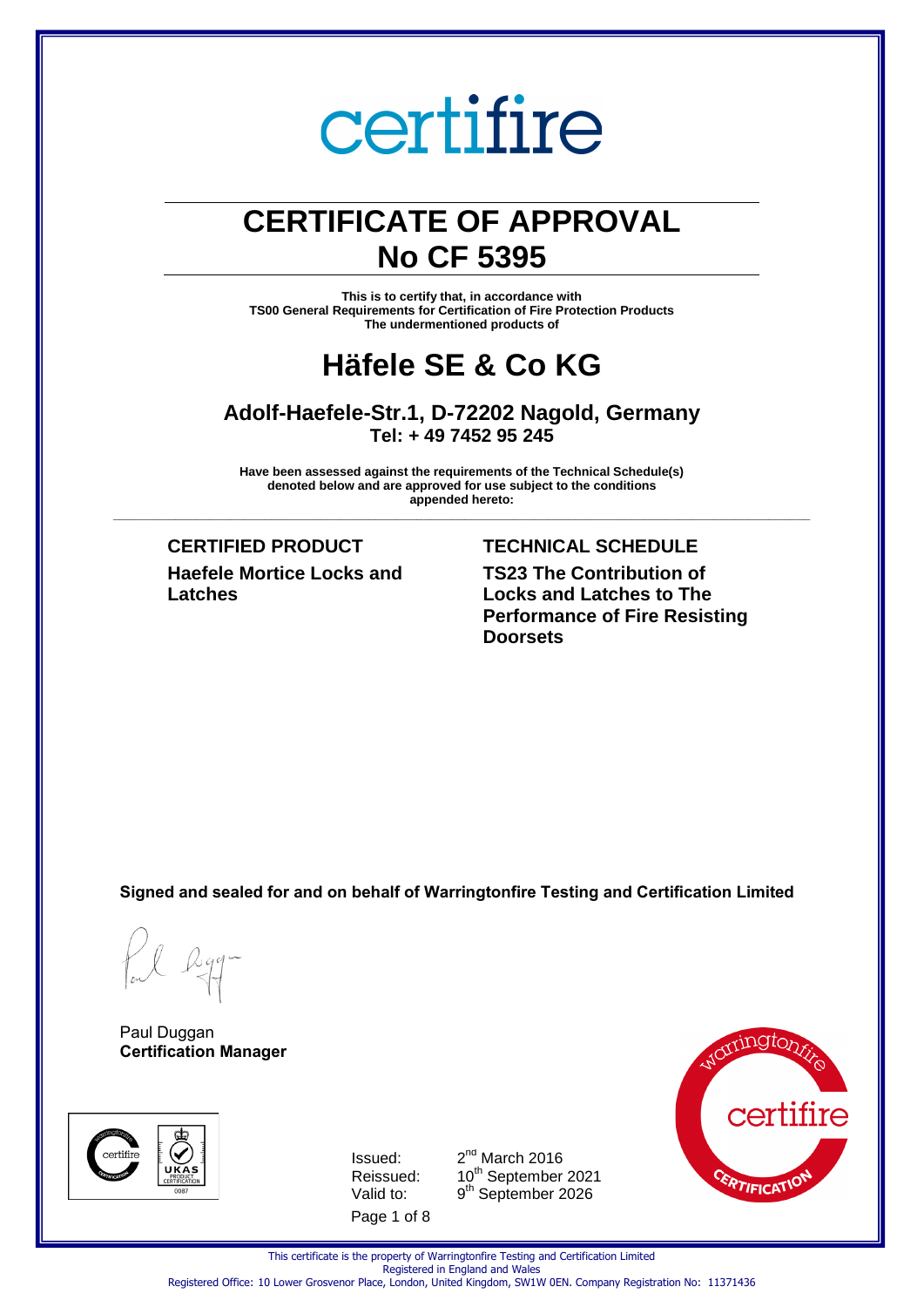## **CERTIFICATE No CF 5395 Häfele SE & Co KG**

### **Häfele SE & Co KG - Mortice Locks & Latches**

1. The locks and latches covered by this certificate have a maximum 235 mm high x 20 mm or 24 mm wide forend and 15 mm thick case. The latch/deadbolt, case, forend and strikeplates are all of steel, with a minimum latchbolt projection of 12 mm. This approval relates to the following specific locks:

| Item No.        | <b>Description</b>                             |
|-----------------|------------------------------------------------|
| 911.02.143      | Mortice sashlock PC stst.sn.55/20,sq           |
| 911.02.145      | Mortice sashlock PC stst.sn.55/24,sq           |
| 911.02.151      | Mortice sashlock PC stst.sn.55/20,rd           |
| 911.02.153      | Mortice sashlock PC stst.sn.55/24,rd           |
| 911.25.200      | Mortice sashlock PC stst.gra.bla.55/24,rd      |
| 911.25.420      | Mortice sashlock PC stst.gra.bla.55/20,sq      |
| 911.25.421      | Mortice sashlock PC stst.gra.bla.55/20,rd      |
| 911.25.422      | Mortice sashlock PC stst.gra.bla.55/24,sq      |
| 911.25.444      | Mortice sashlock PC stst.bp.55/S20             |
| 911.25.446      | Mortice sashlock PC stst.bp.55/S24             |
| 911.25.452      | Mortice sashlock PC stst.bp.55/R20             |
| 911.25.454      | Mortice sashlock PC stst.bp.55/R24             |
| 911.02.464      | Mortice sashlock PC stst.matt 60/24            |
| 911.02.468      | Mortice sashlock PC stst.matt 60/24            |
| 911.02.480      | Mortice sashlock PC stst.matt 65/24            |
| 911.02.484      | Mortice sashlock PC stst.matt 65/24            |
| 911.02.165      | Mortice sashlock PC stst.matt 45/24            |
| 911.02.161      | Mortice sashlock PC stst.matt 60/24            |
| 911.02.147      | Mortice bathroom lock WC stst.sn.55/20,sq      |
| 911.02.149      | Mortice bathroom lock WC stst.sn.55/24,sq      |
| 911.02.155      | Mortice bathroom lock WC stst.sn.55/20,rd      |
| 911.02.157      | Mortice bathroom lock WC stst.sn.55/24,rd      |
| 911.25.204      | Mortice bathroom lock PC stst.gra.bla.55/20,sq |
| 911.25.430      | Mortice bathroom lock WC stst.gra.bla.55/20,sq |
| 911.25.431      | Mortice bathroom lock WC stst.gra.bla.55/20,rd |
| 911.25.432      | Mortice bathroom lock WC stst.gra.bla.55/24,sq |
| 911.25.448      | Mortice bathroom lock WC stst.bp.55/S20        |
| 911.25.450      | Mortice bathroom lock WC stst.bp.55/S24        |
| 911.25.456      | Mortice bathroom lock WC stst.bp.55/R20        |
| 911.25.458      | Mortice bathroom lock WC stst.bp.55/R24        |
| al ligg-<br>ned | 2 <sup>nd</sup> March 2016<br>Issued:<br>⊶h⊳.  |

Page 2 of 8 Signed J/090

Issued:  $2<sup>nd</sup>$  March 2016 Reissued: 10<sup>th</sup> September 2021 Valid to: 9<sup>th</sup> September 2026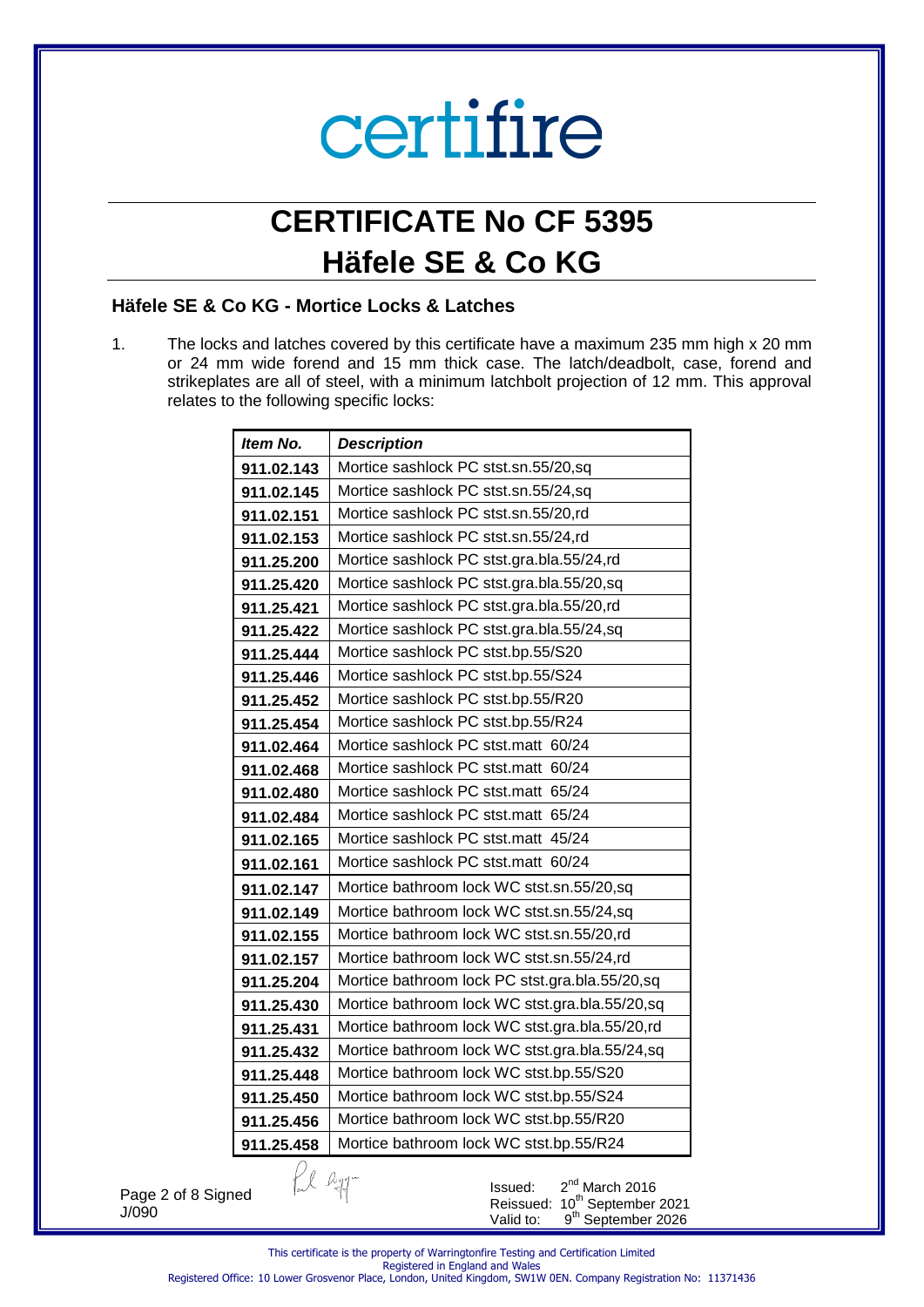## **CERTIFICATE No CF 5395 Häfele SE & Co KG**

### **Häfele SE & Co KG - Mortice Locks & Latches**

| Item No.   | <b>Description</b>                |  |
|------------|-----------------------------------|--|
| 911.22.490 | Mortice deadlock PC stst.ma.55/24 |  |
| 911.22.550 | Mortice deadlock PC stst.ma.55/24 |  |
| 911.23.370 | Mortice latch lock stst.mat.55/24 |  |
| 911 23 465 | Mortice latch lock stst.mat.55/24 |  |

- 2. This certification is provided to the client for their own purposes and we cannot opine on whether it will be accepted by Building Control authorities or any other third parties for any purpose.
- 3. This approval relates to their use with the following door assemblies:-

**Latched and unlatched, intumescent sealed door assemblies consisting of timber faced and edged leaves with timber, cellulosic or mineral cores in timber frames having a fire resistance of 30, 60 and 90 minutes (Code ITT).** 

**Latched and unlatched, door assemblies consisting of uninsulated or insulated predominantly steel leaves, hung in steel frames with or without intumescent seals having a fire resistance up to 240 minutes (Code IMM/MM).** 

- 4. This approval relates to the use of the above locks/latches in contributing to the fire resistance performance of timber/mineral-based or predominantly steel-based doorsets, as defined in BS EN 1634-1 or BS 476: Part 22: 1987.
- 5. The mortice locks and/or latches should only be used with doorsets which have been previously shown to be capable of providing the required fire resistance performance when tested in accordance with EN 1634-1 or BS 476: Part 22: 1987 in the proposed configuration i.e. single-leaf or double-leaf.
- 6. The locks are approved on the basis of:
	- i) Initial type testing to EN 1634-1 and EN 12209
	- iii) An appraisal against TS23
	- iv) Inspection of quality management system
	- v) Inspection and surveillance of factory production control
	- vi) On-going audit testing in accordance with TS23 requirements
- 7. The mortice locks and/or latches should only be used with door assemblies of proven fire resistance (as defined in BS EN 1634-1 or BS 476: Part 22: 1987) with similar size locks and strikeplates, the critical aspects of the doorset construction are considered to be the material of the door frame, the leaf to frame clearance gaps and the lipping material.

Page 3 of 8 Signed J/090

fol ly

Issued: 2  $2<sup>nd</sup>$  March 2016 Reissued: 10<sup>th</sup> September 2021 Valid to: 9<sup>th</sup> September 2026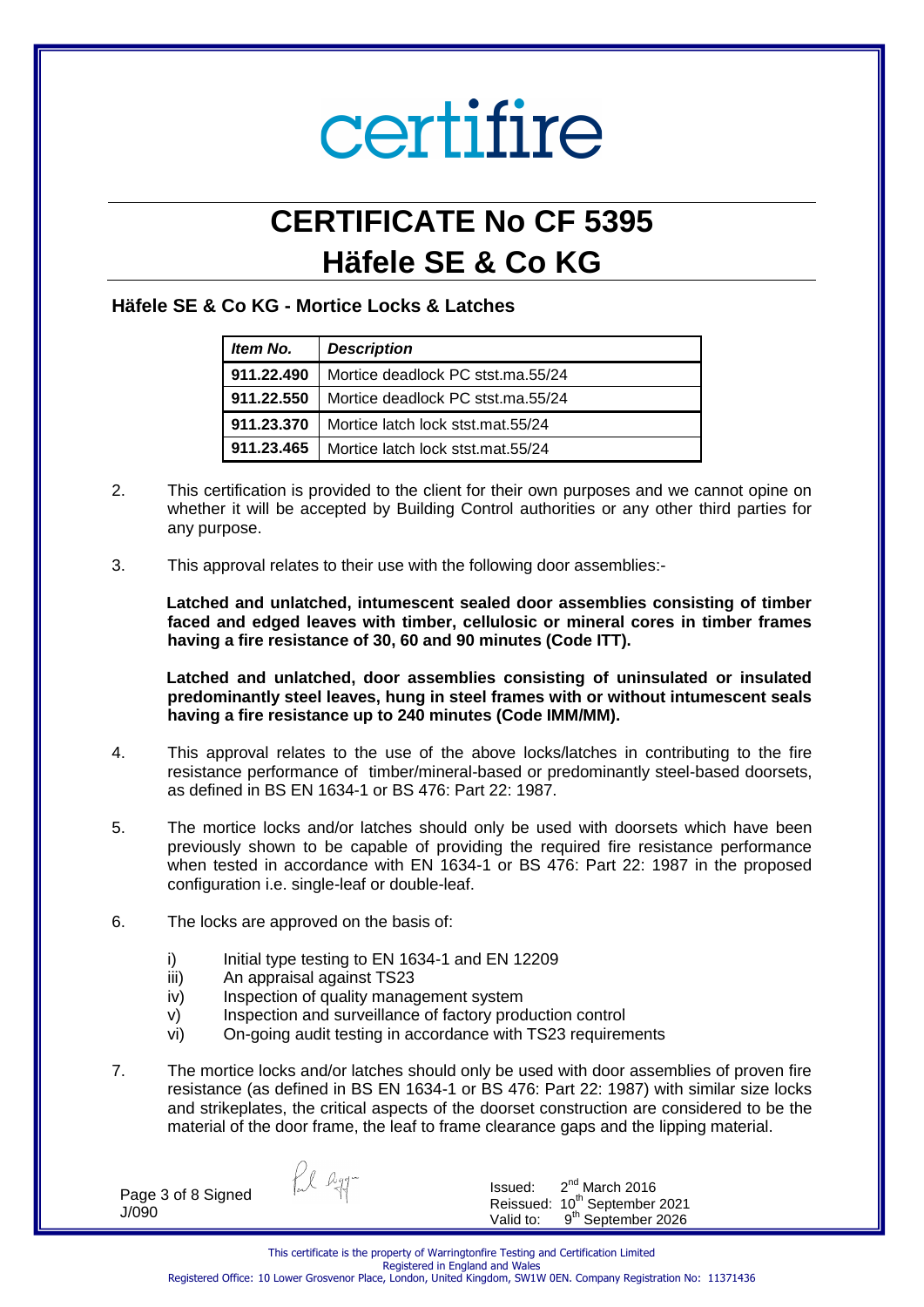## **CERTIFICATE No CF 5395 Häfele SE & Co KG**

#### **Häfele SE & Co KG - Mortice Locks & Latches**

8. Attention should be paid to these details and these should not be amended from that previously fire tested. The following minimum specification shall be followed:

Timber-based assemblies (Code ITT30 & 60):

- i) Door frame density minimum 450 kg/m<sup>3</sup> (30 minutes) and 640 kg/m<sup>3</sup> (60 minutes)
- ii) Door leaves shall have a minimum thickness of 44 mm for 30 minute applications and 54 mm for 60 minute applications.
- iii) Lipping density minimum 640 kg/m<sup>3</sup>.

Timber-based assemblies (Code ITT90):

- i) Door frame density minimum 640 kg/m<sup>3</sup> (60 minutes)
- ii) Door frame thickness minimum 44 mm (excluding stop)
- iii) Door leaves shall have a minimum thickness of 64 mm.
- iv) Lipping density minimum 640 kg/m<sup>3</sup>.

#### Steel-based assemblies (Code MM/IMM)

- i) Door leaves shall have a minimum thickness of 44 mm for up to 240 minute applications.
- ii) No additional intumescent protection is required.
- 9. When fitted to insulated ITT30, ITT60 and ITT90 timber or mineral door assemblies, The required intumescent protection will be as follows:
	- i) 30 minute ITT applications will be 1 mm thick 'Interdens' intumescent sheet material around the lock case and 2mm of Interdens material behind the forend and strike plate.
	- ii) 60 minute ITT applications will be 1 mm thick 'Interdens' intumescent sheet material around the lock case and 2mm of Interdens material behind the forend and strike plate.
		- Additionally, for 60 minute ITT applications only, the perimeter intumescent within the frame/door edge shall by-pass the strike plate or forend by a minimum of 8 mm wide on each side (with the exception of the latchbolt lead where present).

Page 4 of 8 Signed J/090

fol ligg-

Issued:  $2<sup>nd</sup>$  March 2016 Reissued: 10<sup>th</sup> September 2021 Valid to: 9<sup>th</sup> September 2026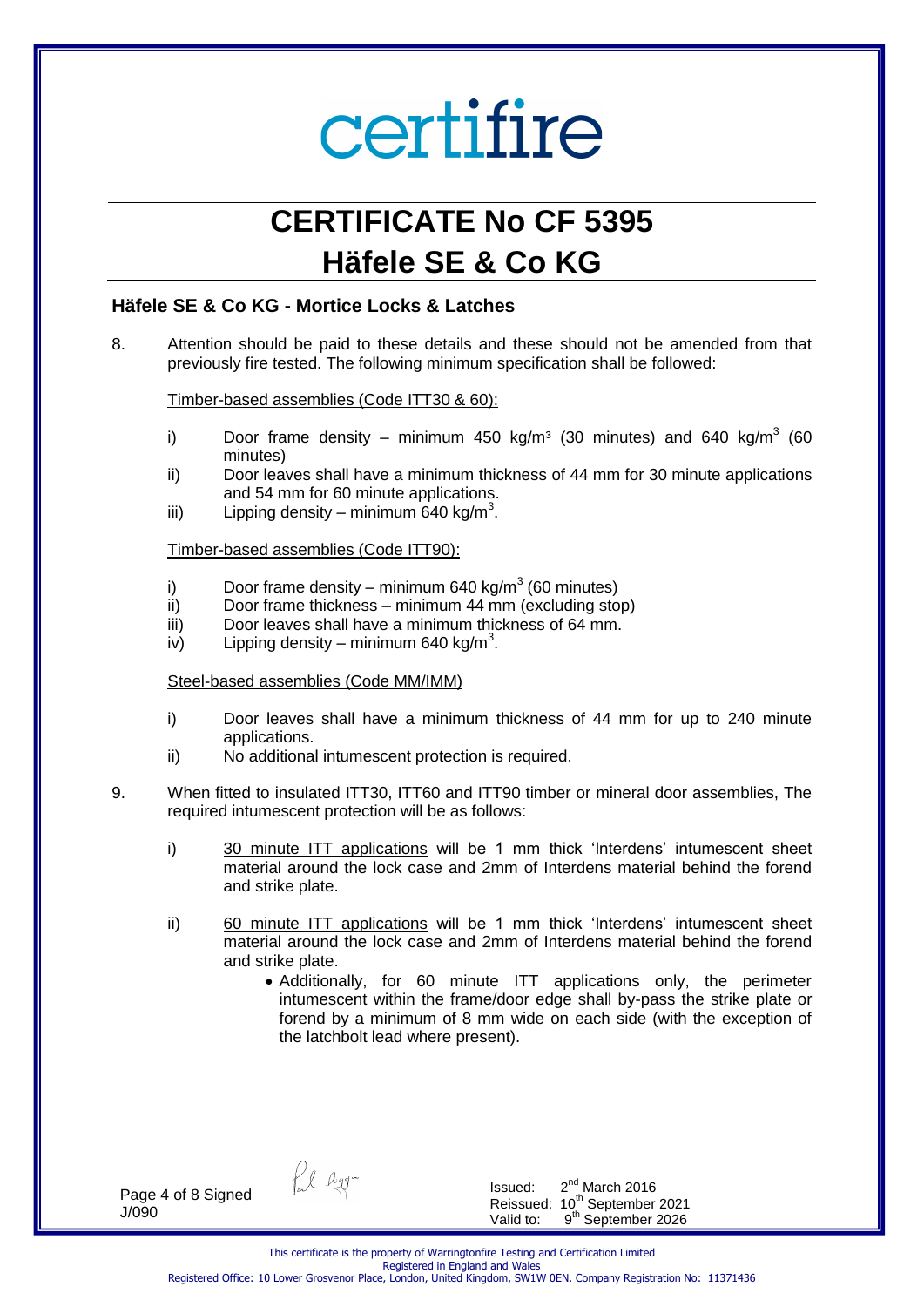## **CERTIFICATE No CF 5395 Häfele SE & Co KG**

### **Häfele SE & Co KG - Mortice Locks & Latches**

- iii) 90 minute ITT applications will be 2 mm thick 'Interdens' intumescent sheet material around the lock case, behind the forend and strike plate.
	- Additionally, for 90 minute ITT applications only, the perimeter intumescent within the frame shall by-pass the strike plate by a minimum of 12 mm wide x 6 mm (with the exception of the latchbolt lead where present), positioned towards the opening. In addition a Palusol-based intumescent shall be incorporated in the lock edge of the door leaf and shall by-pass the lock forend by a minimum of 11 mm wide x 6 mm deep, positioned towards the closing face..

*Note: Failure to install the protection will invalidate this certificate* 

- 10. A plastic back box may be incorporated behind the strikeplates for 30, 60 and 90 minute ITT applications only.
- 11. Lock assemblies not incorporating a latching mechanism shall only be fitted to proven unlatched door assemblies.
- 12. The locks/latches should not be fitted higher than 1100 mm from the finished floor level of the surrounding floors.
- 13. Cylinders shall only be fitted to doors which have previously been shown capable of accommodating the installation of cylinder locks without detriment to the doorset's performance.
- 14. The mortice locks may incorporate Euro profile cylinders as follows:
	- i) Single cylinder
	- ii) Double cylinder
	- iii) Cylinder and thumbturn
	- iv) Brass or steel cylinders for ITT30 and 60 doorsets
	- v) Steel cylinders only for ITT90 and 120 and MM/IMM 240 doorsets

*Note: The hole in the door face shall follow the shape of the cylinders and be as tight as possible; furthermore the single cylinders door preparation will penetrate through only half the thickness of the door leaf)* 

- 15. Recessing for locks and strikeplates shall result in a tight fit, allowing for any intumescent protection where required.
- 16. The spindle hole through the door shall be a maximum of 15 mm diameter unless the doorset has test evidence that proves spindle holes of a greater size than this.
- 17. ITT30 and 60 doorsets shall be installed in accordance with BS 8214.

 $247$ 

Page 5 of 8 Signed J/090

Issued: 2  $2<sup>nd</sup>$  March 2016 Reissued: 10<sup>th</sup> September 2021 Valid to: 9<sup>th</sup> September 2026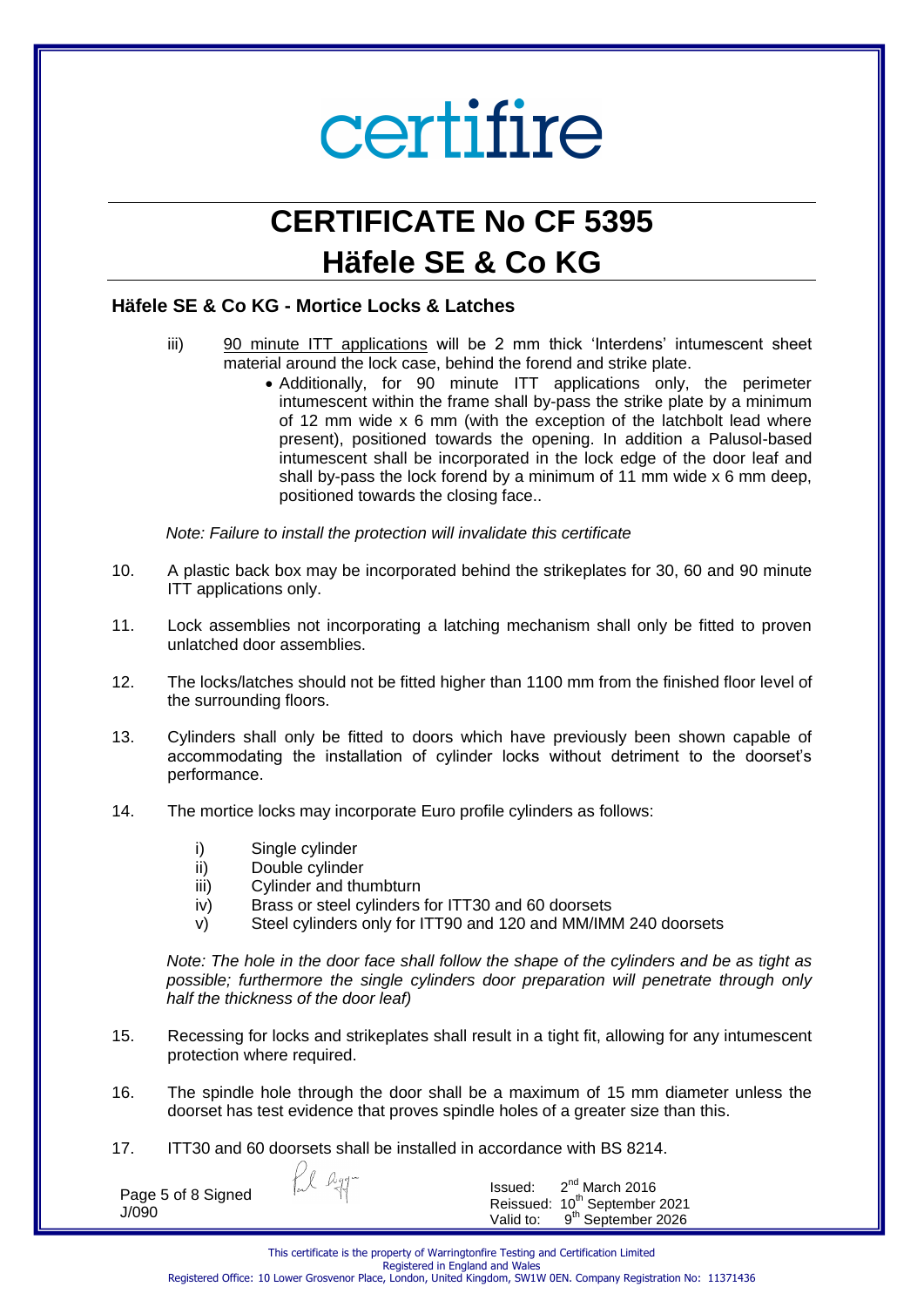## **CERTIFICATE No CF 5395 Häfele SE & Co KG**

#### **Häfele SE & Co KG - Mortice Locks & Latches**

- 18. The approval relates to on-going production. Product and/or its immediate packaging is identified with the manufacturer's name, the product name or number, the CERTIFIRE name or name and mark, together with the CERTIFIRE certificate number and application where appropriate.
- 19. The following table shows the acceptable doorset types and fire resistance periods:

|               | <b>Approved Door Type</b> |           |                           |                |                           |                         |  |  |
|---------------|---------------------------|-----------|---------------------------|----------------|---------------------------|-------------------------|--|--|
| <b>Class</b>  | <b>IMM</b>                | <b>MM</b> | ΤT                        | <b>ITT</b>     | <b>ITM</b>                | $\overline{\text{ITC}}$ |  |  |
| <b>FD20</b>   | ✔                         |           | $\pmb{\times}$            |                | ×                         | ×                       |  |  |
| <b>FD30</b>   | $\checkmark$              |           | ×                         | $\checkmark$   | $\pmb{\times}$            | $\pmb{\times}$          |  |  |
| <b>FD60</b>   | ✔                         |           | $\pmb{\times}$            | v              | $\boldsymbol{\mathsf{x}}$ | $\pmb{\times}$          |  |  |
| <b>FD90</b>   | v                         |           | $\pmb{\times}$            | $\checkmark$   | $\pmb{\times}$            | $\mathbf x$             |  |  |
| <b>FD120</b>  | V                         |           | $\pmb{\times}$            | ×              | $\pmb{\times}$            | $\pmb{\times}$          |  |  |
| FD240         | $\pmb{\times}$            | ×         | $\pmb{\times}$            | $\pmb{\times}$ | $\pmb{\times}$            | $\pmb{\times}$          |  |  |
| $E$ 20        | ✓                         |           | $\pmb{\times}$            | ✓              | $\pmb{\times}$            | ×                       |  |  |
| <b>EI 20</b>  | ✔                         |           | $\boldsymbol{\mathsf{x}}$ | v              | $\boldsymbol{\mathsf{x}}$ | $\pmb{\times}$          |  |  |
| E 30          | ✔                         |           | $\pmb{\times}$            |                | $\pmb{\times}$            | ×                       |  |  |
| <b>EI 30</b>  | ✔                         |           | ×                         |                | $\pmb{\times}$            | ×                       |  |  |
| E 60          | ✓                         |           | $\pmb{\times}$            |                | $\pmb{\times}$            | ×                       |  |  |
| <b>EI 60</b>  | V                         |           | $\pmb{\times}$            | $\checkmark$   | $\pmb{\times}$            | $\pmb{\times}$          |  |  |
| E 90          | ✔                         |           | $\pmb{\times}$            |                | $\pmb{\times}$            | $\mathbf x$             |  |  |
| <b>EI 90</b>  | v                         |           | $\pmb{\times}$            | ✔              | $\pmb{\times}$            | $\mathbf x$             |  |  |
| E 120         | V                         |           | $\pmb{\times}$            | ×              | $\pmb{\times}$            | $\pmb{\times}$          |  |  |
| <b>EI 120</b> | ✓                         |           | $\pmb{\times}$            | $\pmb{\times}$ | $\pmb{\times}$            | $\pmb{\times}$          |  |  |
| E 240         | $\pmb{\times}$            | ×         | $\pmb{\times}$            | ×              | $\pmb{\times}$            | $\pmb{\times}$          |  |  |
| <b>EI 240</b> | ×                         | ×         | ×                         | ×              | ×                         | $\pmb{\times}$          |  |  |

### **Key:**

- approved

- Not approved

Page 6 of 8 Signed J/090

Pul Ryg-

Issued:  $2<sup>nd</sup>$  March 2016 Reissued: 10<sup>th</sup> September 2021 Valid to: 9<sup>th</sup> September 2026

This certificate is the property of Warringtonfire Testing and Certification Limited Registered in England and Wales Registered Office: 10 Lower Grosvenor Place, London, United Kingdom, SW1W 0EN. Company Registration No: 11371436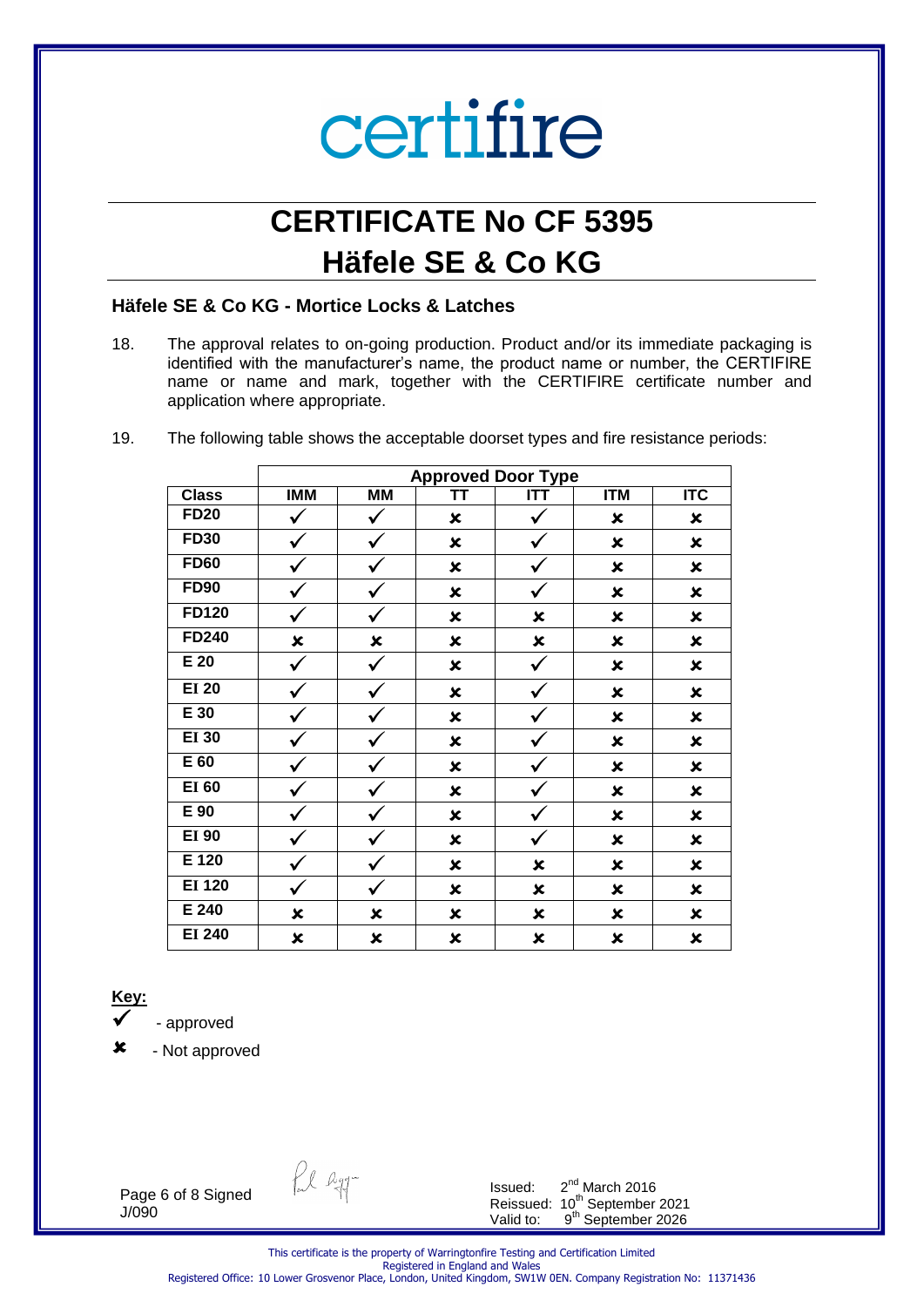## **CERTIFICATE No CF 5395 Häfele SE & Co KG**

#### **Häfele SE & Co KG - Mortice Locks & Latches**

20. Doors are classified as the following types:

**Code ITT** - 20 minute to 120 minute doorsets containing intumescent seals and consisting of timber faced and edged leaves with timber, cellulosic or mineral cores, hung in timber-based frames.

**Code ITM** - 20 minute to 120 minute doorsets containing intumescent seals and consisting of timber faced and edged leaves with timber, cellulosic or mineral cores, hung in metal frames.

**Code ITC** - 20 minute to 120 minute doorsets containing intumescent seals and consisting of timber faced and edged leaves with timber, cellulosic or mineral cores, hung in proprietary composite frames, of which the principal material is other than timber or metal but which may include any other materials.

**Code MM** - 20 to 240 minute doorsets consisting of uninsulated or insulated predominantly steel leaves, hung in steel frames without intumescent seals.

**Code IMM** - 20 to 240 minute doorsets consisting of uninsulated or insulated predominantly steel leaves, hung in steel frames with intumescent seals.

#### **Scope of Approval**

- The locks may not be fitted to timber doorsets without perimeter intumescent fire seals.
- ITT 30 and 60 door leaves shall have solid lignocellulosic construction in the lock area encompassing the entire lock case.
- Strikeplates/keeps The Unity range of locks/latches are approved with a range of strikeplates/keeps. All of which are steel and the a maximum size permitted for use on all doorsets is as follows:

| width                | 24 mm (40 mm including latchbolt lip) |
|----------------------|---------------------------------------|
| height               | 170 mm                                |
| thickness            | $1.5 \text{ mm}$                      |
| Latchbolt lip height | 66 mm                                 |

 Plastic back box may be incorporated behind the strikeplates for 30, 60 and 90 minute ITT applications only

Page 7 of 8 Signed J/090

fal lyg-

Issued: 2  $2<sup>nd</sup>$  March 2016 Reissued: 10<sup>th</sup> September 2021 Valid to: 9<sup>th</sup> September 2026